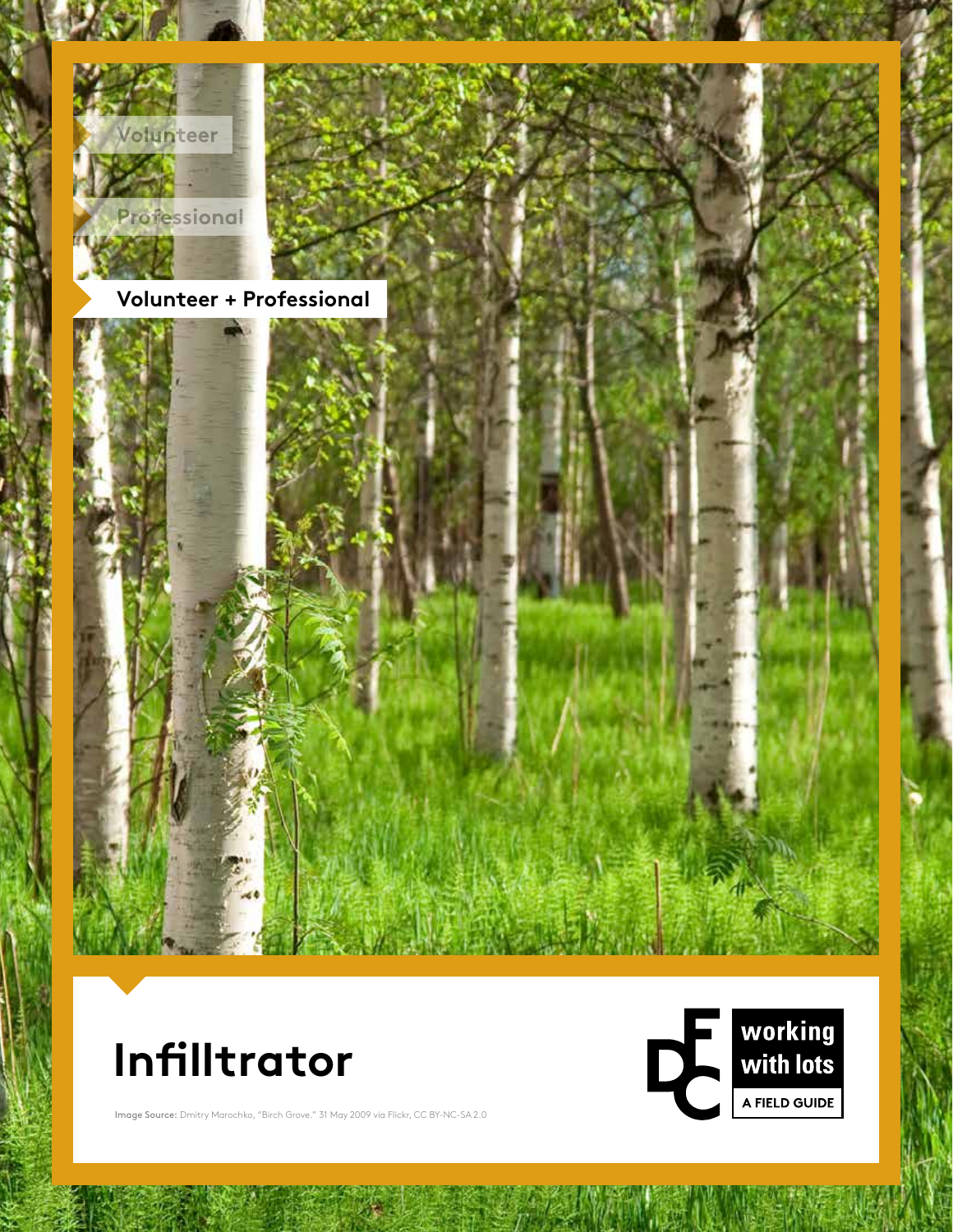

# **Infilltrator**

**The Infilltrator provides a unique 'fill' amenity within the footprint of a recently demolished house — a luscious green rain garden that can manage stormwater from the roofs of up to two neighboring houses.**

**This lot design incorporates the City of Detroit's alternative fill practices as the drainage base for a new type of drainage system. The alternative fill consists of concrete foundations, walls, etc. excavated from recently demolished house and crushed in place. The Infilltrator takes advantage of the porous space existing between the large aggregate by creating a rain garden. This lot design has a sun and shade planting option.** 

#### **For more information refer to DFC-lots.com**

#### **What is the lot design likely to cost?**

The estimated cost of the Infilltrator is over \$5,500 and based on utilizing volunteer and professional labor. The Field Guide recommends hiring a professional for earthworks, lot preparation, and installation of the basement fill. The cost assumes that residents or volunteers have access to basic safety gear and garden tools.

#### **How much upkeep will this lot design require?**

Two planting option are provided and both will require a medium level of maintenance to thrive. Refer to maintenance list on page 9 for each planting option maintenance requirements.

## **Will the installation of this lot design require a professional?**

The installation of this lot design will require professional assistance for the first few steps. The Field Guide identifies volunteer opportunities if you, with the help and support of friends, family or neighbors, would like to construct the planting portion of this lot design. Please refer to the Step-By-Step section for guidance on professional and volunteer recommended steps. If you do not have the required support or feel unable to tackle the volunteer aspect of this lot design, a professional can construct the entire project.

## **How long will it take to install this lot design?**

This lot design requires a professional for the completion of several steps. The projected installation time listed below is for volunteer opportunities listed in step-by-step section only. While people tackle projects differently, the Field Guide estimates installation time of the lot design to be one to two full weekends with volunteer group organized by a knowledgeable lot leader. The Field Guide recommends the help of at least five to eight healthy adults or youth to complete this lot design. The Field Guide assumes that the lot is 'construction ready,' and all equipment and materials required for the lot design have been acquired and are ready to use.

| <b>Cost</b>       | $$50 - 1,000$                                | $$1,000 - 2,500$ |                     | $$2,500 - 5,500$ |                                 | $$5,500 +$  |  |
|-------------------|----------------------------------------------|------------------|---------------------|------------------|---------------------------------|-------------|--|
| <b>People</b>     | Volunteer                                    |                  | Professional        |                  | <b>Volunteer + Professional</b> |             |  |
| <b>Experience</b> | Beginner                                     |                  | <b>Intermediate</b> |                  | Advanced                        |             |  |
| <b>Upkeep</b>     | Low                                          |                  | <b>Medium</b>       |                  | <b>High</b>                     |             |  |
| <b>Stormwater</b> | Good                                         |                  |                     | <b>Better</b>    |                                 | <b>Best</b> |  |
| <b>Location</b>   | <b>Residential Lots in Full Sun to Shade</b> |                  |                     |                  |                                 |             |  |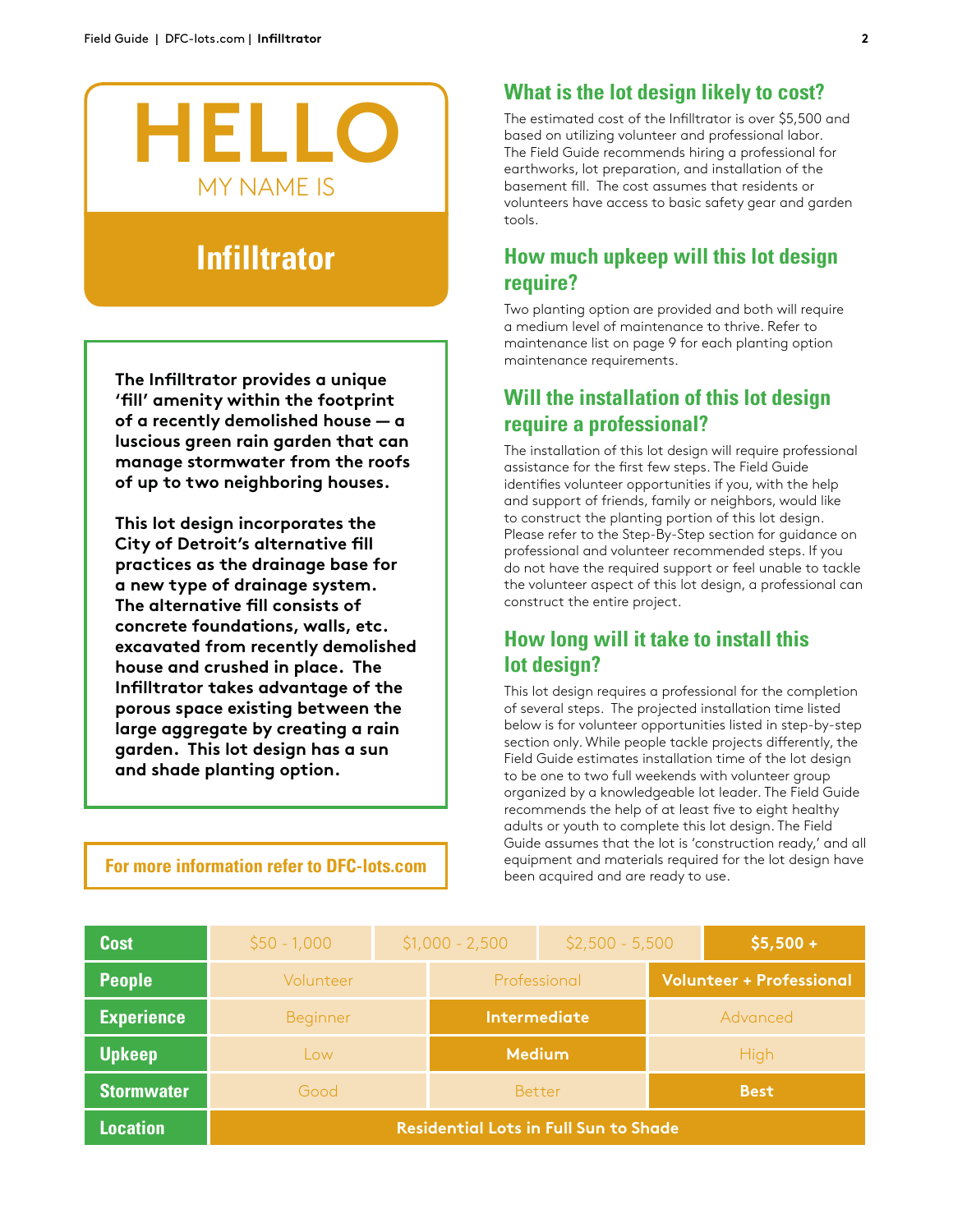

Tree

 $\overline{\phantom{a}}$ 

Grass or Optional Groundcover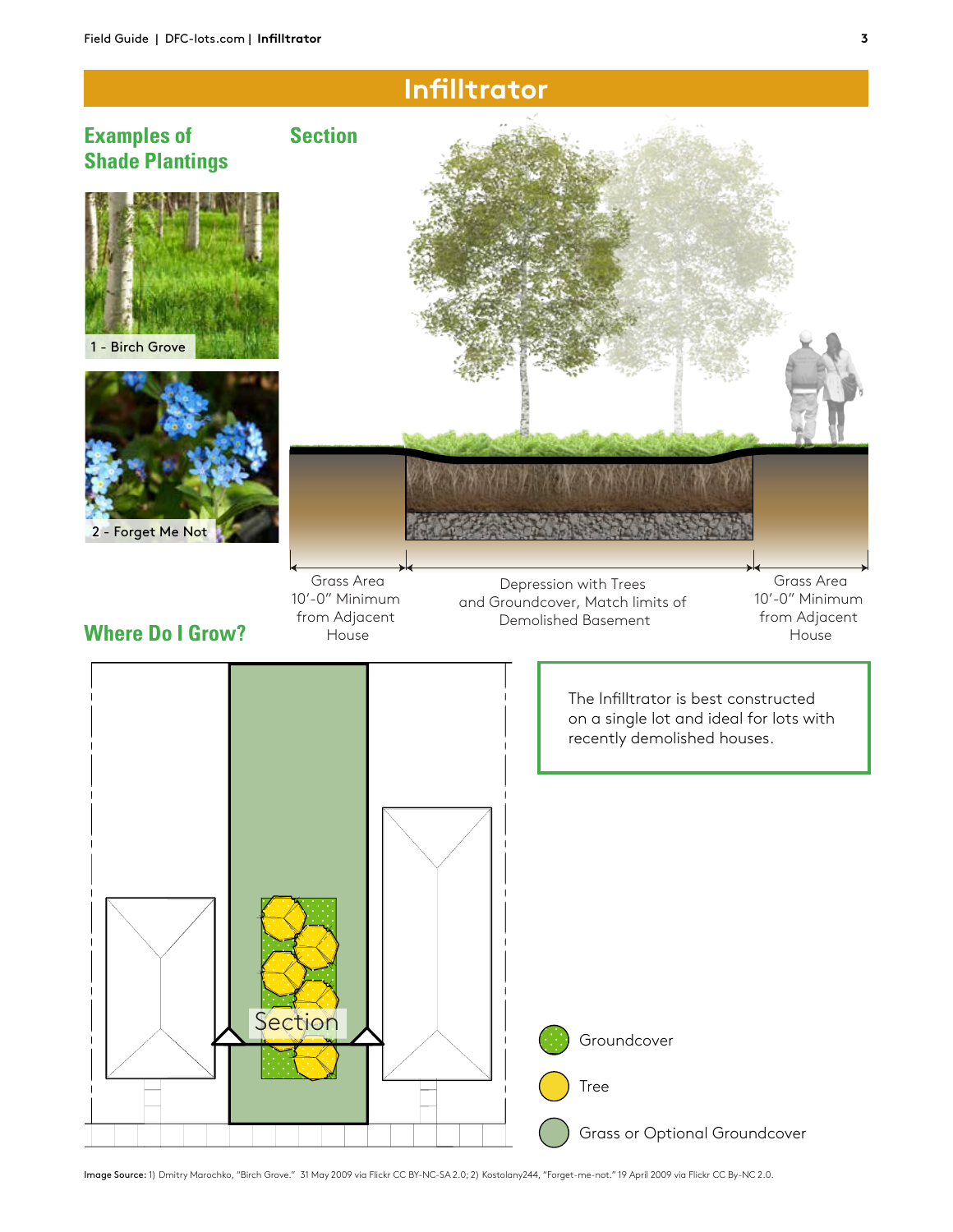## **Before You Start**

## **'Construction Ready'**

**This lot design assumes that you have prepared the lot to a 'construction ready' state.**

**'Construction Ready' refers to a lot that is clean and clear of trash, hazardous objects, unwanted trees, brush and vegetation, fences, and other unwanted structures.** 

**It may be necessary to remove grass in preparation for your lot design. Refer to the Remove Your Grass box located on the right hand side of this page for more information.**

**Is there an available water source near your lot? Consider how and where you will access water during and after construction to ensure that your plants can establish.** 

**If your lot is not ready for construction, refer to the Clean + Green lot design.**

**You can find the lot design at DFC-lots.com.**

## **Call Before You Dig**

Locate underground utilities before beginning your lot design. MISS DIG provides a free service to Michigan residents by locating and marking utilities on requested properties. Call (800) 482-7171 or 811 at least three days before you plan to start digging on your lot.

#### **Test Your Soil**

Harmful pollutants have made their way into many urban soils. To proceed with awareness, consider having your soil tested before construction. Two great options are available:

Soil testing is free to members of Keep Growing Detroit's Garden Resource Program. Call (313) 757 – 2635 for more information or visit detroitagriculture.net.

If you are not yet a member, you can work directly with Michigan State University's (MSU) Extension Program. They have a Home Lawn and Garden Soil Test Mailer for \$25. For more information call (888) 678 – 3464 or visit msusoiltest.com.

If you are concerned about the presence of lead or other contaminants in your soil, call the Michigan Department of Health and Human Services at (866) 691 – 5323 or (800) 424 – LEAD.

## **Remove Your Grass**

Need to remove grass in areas where you are constructing your lot design?

There are many ways to remove unwanted grass. The first is to remove the grass and its root system by digging up the grass. Another option is to cover your lot with cardboard or a plastic tarp to smother your grass in darkness. It will take several weeks, but after being covered, the dead grass will be easier to remove.

#### **Till Safely**

Before you till, inspect your lot for signs of buried concrete or rubble that was not removed during the cleanup stage. Large debris can ruin tiller blades.

When tilling, wear appropriate safety gear, such as covered boots with socks, long pants, safety glasses, dust mask, and ear protection. Make sure you understand the safe operating procedures of your tiller. Refer to the user's manual.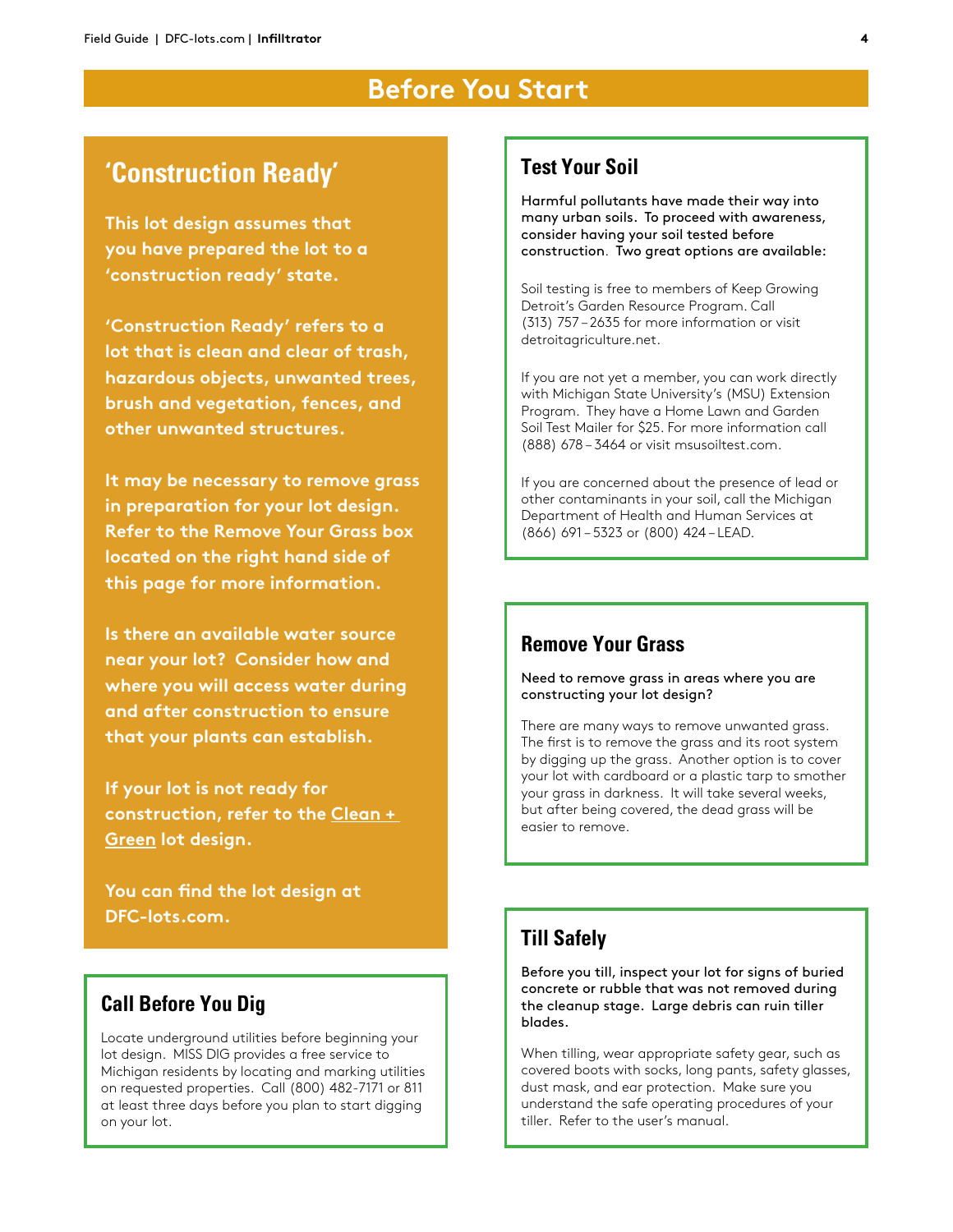# **What You Need: Shopping List**

#### **Shopping List**

The shopping list provides a breakdown of potential materials, tools, and resources required to construct this lot design.

**This shopping list is designed for a single lot (30 by 100 feet).**

#### **Tools + Resources**

#### **Suggested Tools**

- · Safety Gear: Gloves, heavy work boots, tall socks, pants, long sleeve shirts, dust masks, protective eye wear, ear plugs, and hard hats (if using heavy machinery)
- · Garden Tools: Spades, shovels, rakes, trash bags, and wheelbarrows
- · Hacksaw and Screwdriver
- · Truck, for hauling imported soil, geofabric and City of Detroit Approved Alternative Fill
- · Ball Cart, for moving heavy trees

#### **Potential Water Sources**

- · Garden Hose with potential extension hose
- · Sprinkler
- · Rain Barrel in addition to other water source
- · Downspout Disconnect (shown in lot design)

#### **Field Guide Resources**

Resources are available on the Field Guide's web site.

- · Clean + Green
- · Tree Planting Detail
- · Perennials + Grasses Planting Detail
- · Bulb Planting Detail

#### **Materials List**

#### **Materials**

- · Geofabric, amount to be determined by basement size
- · Organic Drainage Soil, amount to be determined by basement size
- City of Detroit Approved Alternative Fill, 1 foot depth, amount to be determined by basement size
- · Mulch or Wood Chips, Three inch depth of mulch required, amount to be determined by basement size
- · Downspout Disconnect: Standpipe cap, downspout elbow, downspout connection pipe, rubber cap, and hose clamp

#### **Planting Option 1: Shade**

- · Northern Maidenhair Fern, 750 plugs
- · Lady Fern, 750 plugs
- · Jack Frost Bugloss, 750 plugs
- · Variegated Bugloss, 750 plugs
- · Birch Trees, 6 pots or balled and burlapped

#### **Planting Option 2: Sun**

- · Septic Field Wildflower Mix, 1 pound of seed
- · Germination Blanket, 1 roll (8 by 112.5 feet)

## **Remaining Lot (Optional)**

#### **Groundcover**

- · Low-Maintenance Fescue Mix, 11 to 13 pounds of seed
- · Germination Blanket, 3 roll (8 by 112.5 feet)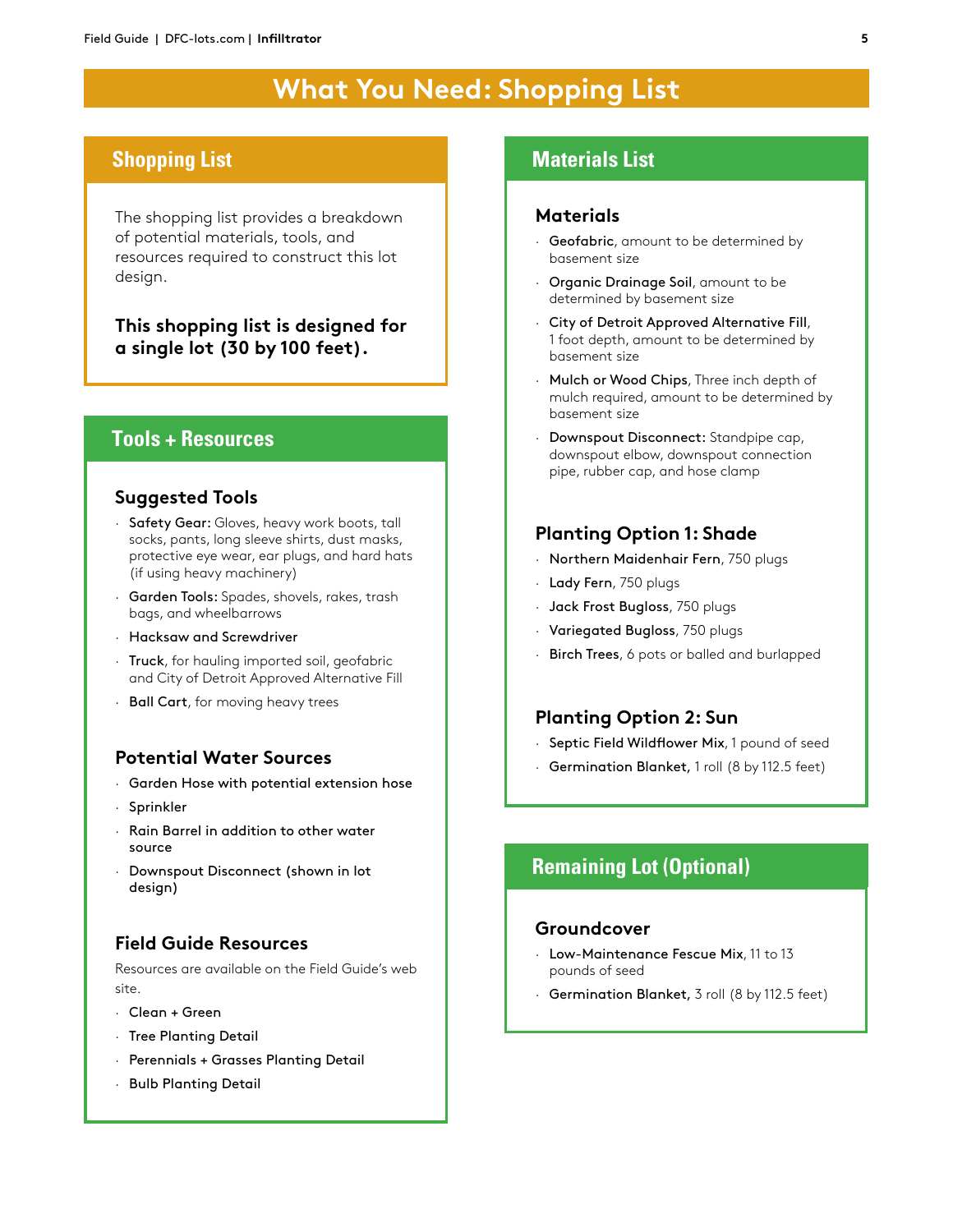# **Infilltrator Step-By-Step**

## **Let's Start**

 $\Omega$ 

**Want to create the Infilltrator? The Field Guide recommends hiring a professional for some tasks. Here are a few guiding principles to help you understand the tasks involved in the lot design and the steps appropriate for volunteers.**

Check off tasks as you go along.

## **Lot Design Steps**

#### **Professional Recommended:**

- **Prepare Your Lot**
- **Infill Basement**

#### **Volunteer Opportunities:**

- **Planting Option 1 (Shade):**   $\bigcap$ **Plant Trees**
- **Planting Option 1 (Shade): Plant Perennials**
- **Planting Option 2 (Sun): Sow Meadow**
- **Disconnect Your Downspout**
- **Maintain Your Lot Design**
- $\left(\begin{array}{c} 1 \end{array}\right)$ **Sow Remaining Lot**

**This lot design provides two planting options depending on whether your lot is in sun or shade.** 

## **Prepare Your Lot**

The Infilltrator is one of the more complex lot designs within the Field Guide. It is recommended that you hire a professional for these steps: Prepare Your Lot and Infill Basement.

If you decide to construct this lot design without the recommended assistance of a professional, the Field Guide has provided guiding principles below to help assist you with the installation of the lot design.

- · The Field Guide recommends creating this design on a lot where a house has recently been demolished and a basement hole is present and unfilled.
- · The basement footprint is to be utilized as the size, shape, and dimensions of the Infilltrator lot design. The Infilltrator can be created without an existing or open basement but will require soil excavation.
- · The Infilltrator should be (minimum) ten feet from any adjacent houses, five feet from adjacent property lines and at least five feet from the sidewalk.
- · You do not need to kill grass in an open basement as earth sculpting and imported planting soil will suppress existing weeds.
- · Soil should be prepared for seeding by scarifying, raking, or tilling the soil four to six inches deep to loosen any compaction, allowing for easier seed germination and better water infiltration.
- · The Infilltrator can function as a rain garden or as a unique garden without the collection of stormwater. If the Infilltrator is to function as a rain garden, there should be (minimum) of one square foot for every ten square feet of stormwater area directed into your rain garden. The Infilltrator size shown on the included plan (640 square feet) can easily handle stormwater for two standard single family house sizes in Detroit. This rain garden is also large enough to collect stormwater from some commercial properties.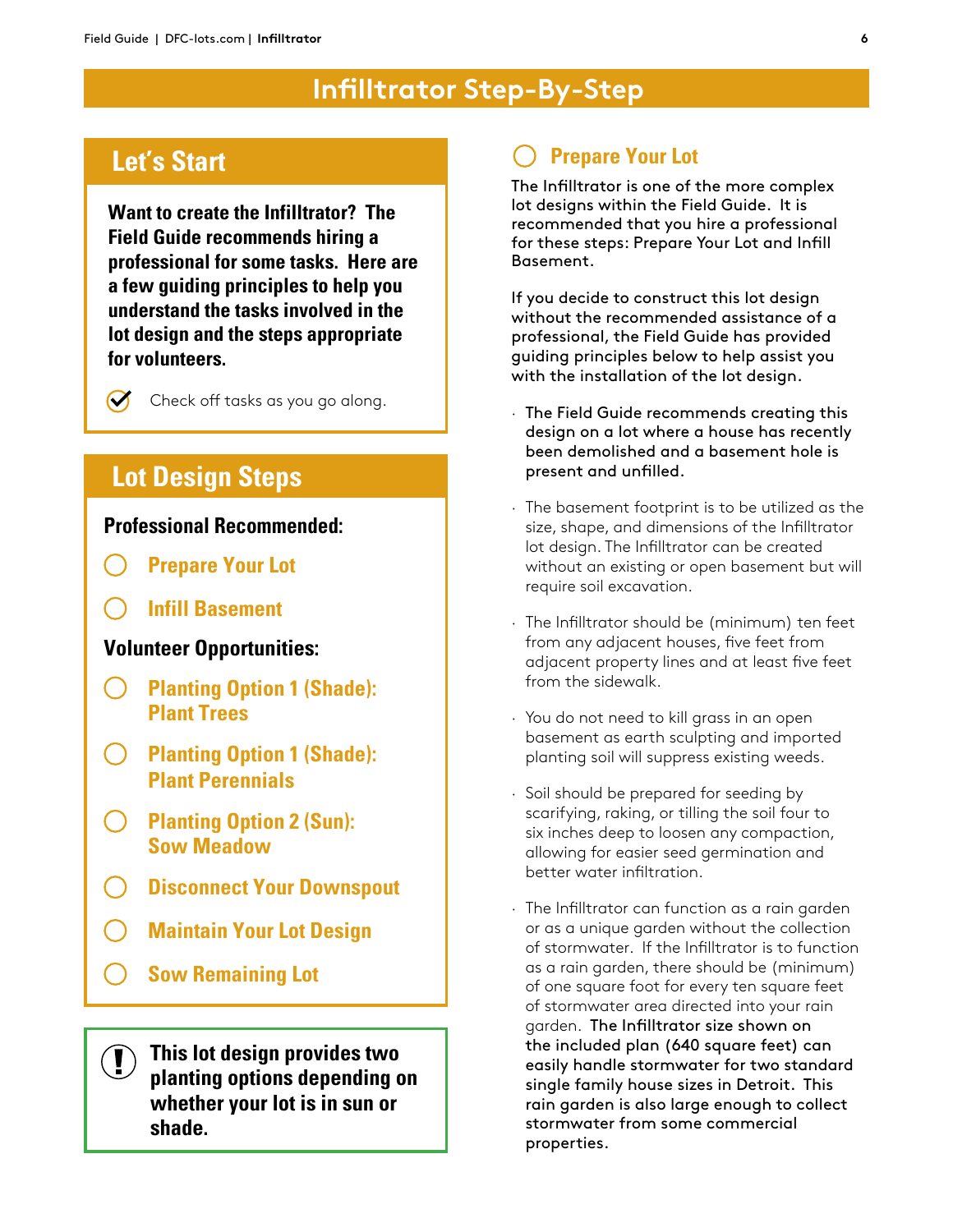## **Infill Basement**

The following are a few guiding principles for importing and backfilling an open basement hole. The Field Guide recommends hiring a professional to complete the earthworks portion of this lot design.

- · Demolished basement depths can vary, and no two sites are the same.
- · Calculate the length, height, and depth of basement to determine the amount of fill required.
- · Place geofabric on bottom and sides of basement and fill one foot depth (or required depth for basement) with City of Detroit approved alternative fill (crushed foundation) on top of geofabric.
- · City of Detroit approved alternative fill must be at least three feet below grade. Crushed foundation should not be larger than eight inches.
- · Once geofabric is in place, wrap geofabric around top of alternative fill (like a burrito).
- · Fill remainder of the hole with imported organic drainage soil or until it is filled six inches below adjacent grade for drainage or rain garden.

------------

### **Planting Option 1 (Shade): Plant Trees**

The Field Guide recommends planting 1.5 inch diameter trees; however, smaller or larger trees can be planted if preferred. Trees can be purchased in pots or balled and burlapped. If you decide to plant larger trees, speak with a professional or an educational group as older trees can be more difficult to establish.

Plant trees as soon as possible after purchasing. If you cannot plant them the same day, do not leave unplanted trees in direct sunlight. Keep them in shade and well watered until you can plant them. (Trees dry out fast!)

Identify the location where you wish to plant the trees. Dig a hole three times the width of the root ball and equal to the depth.

Pots should be removed before placing the tree in the planting hole. Balled and burlapped root balls should remain wrapped until placed in hole. Unwrap the top  $\frac{1}{3}$  of the root ball and peel back the burlap once planted. Remove any twine, nails, or stakes. The root flare should be level with the ground when you place the tree in the hole.

Water the root ball, then backfill the hole with the soil previously removed from planting. Add water to the tree every six inches as you backfill the hole. Compact the soil lightly after each watering until the hole is filled with soil and level with the adjacent ground.

The Field Guide recommends adding three foot diameter by three inch depth of wood chips or mulch around trees. Keep wood chips or mulch a few inches away from tree trunks.

For more guidance on tree planting refer to the Tree Planting Detail.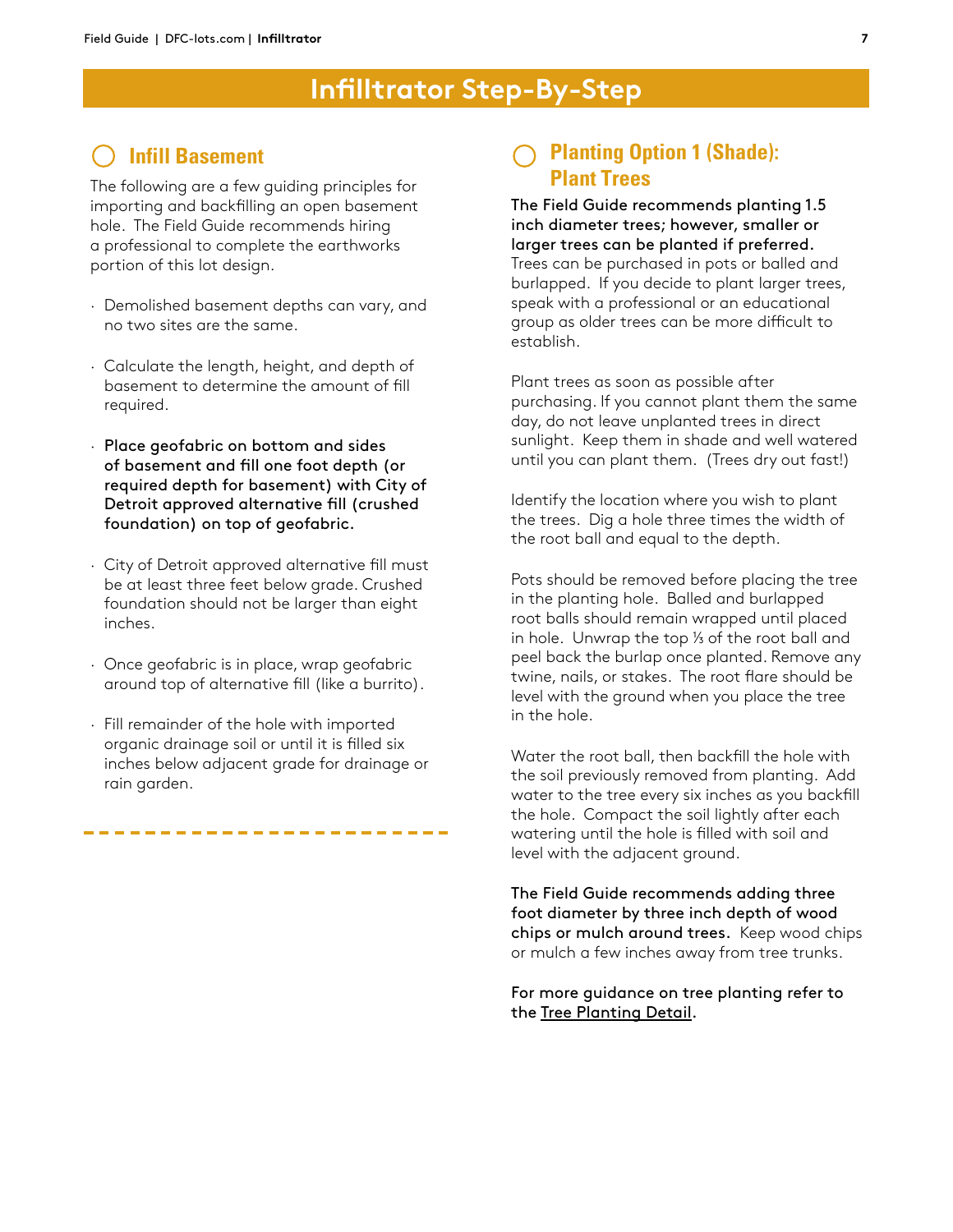#### **Planting Option 1 (Shade): Plant Perennials**

Partly sunny to shade plantings are recommended for this Infilltrator shade option.

Place plants in desired location, then remove plastic pots, loosen roots, and plant.

The Field Guide recommends adding three inches of wood chips or mulch to the Infilltrator area. The amount of wood chips or mulch should be determined by the basement size. Adding wood chips or mulch will help suppress weeds.

For more guidance on planting perennials refer to the Perennials + Grasses Planting Detail.

#### **Planting Option 2 (Sun): Sow Basement Meadow**

Seeding should take place in either spring (mid-May to mid-June) or fall (mid October to end of November). Nativescape's Septic Field seed mix is a good option for the Infilltrator; similar mixes are available from other suppliers. No cover crop is required for the seed mix.

Although the seed mix is not being used over a septic field, the Septic Field Seed Mix is ideal for the basement meadow due to its great drainage capabilities.

Nativescape suggests one pound of Septic Field Seed Mix per 1,000 square feet. The Field Guide recommends one pound of Septic Field Seed Mix for the Infilltrator area (16 by 40 feet).

Once seeds have been mixed, spread seed across the Infilltrator area. You can do this by hand or with a hand-cranked whirlwind seeder. You will need to do this several times to get even coverage.

Gently water seedlings daily until they are four to six inches in height.

Placing a thin layer of straw or a germination blanket over seeded areas will help ensure your seed establishes by keeping seeds from blowing away and protecting them from birds. One 8 by 112.5 foot single net germination blanket will cover the meadow area. Germination blankets or straw can be purchased at most nurseries and garden stores, including Detroit Farm and Garden.

## **Disconnect Your Downspout**

One of the easiest ways to collect stormwater is by disconnecting your downspout and directing it into your rain garden.

Before you start, remember that disconnected downspouts should extend at least six feet from any house foundation and five feet from adjacent property or public sidewalk. Avoid disconnecting downspouts where they might discharge water across walkways, patios, or driveways or where they might be a tripping hazard. Do not disconnect directly over a septic system.

#### Follow these steps to help you redirect your roof water into your rain garden.

- · Measure the existing downspout, and mark it approximately nine inches above sewer connection or standpipe.
- · Cut with a hacksaw and remove cut piece.
- · Plug or cap the sewer standpipe with a rubber cap secured by a hose clamp. Use screwdriver to tighten and secure cap.
- · Attach elbow joint over the downspout.
- · Add downspout extension to elbow joint. Extension should be length needed to carry water away from house and towards rain garden.
- · Secure pieces with sheet metal screws at each joint.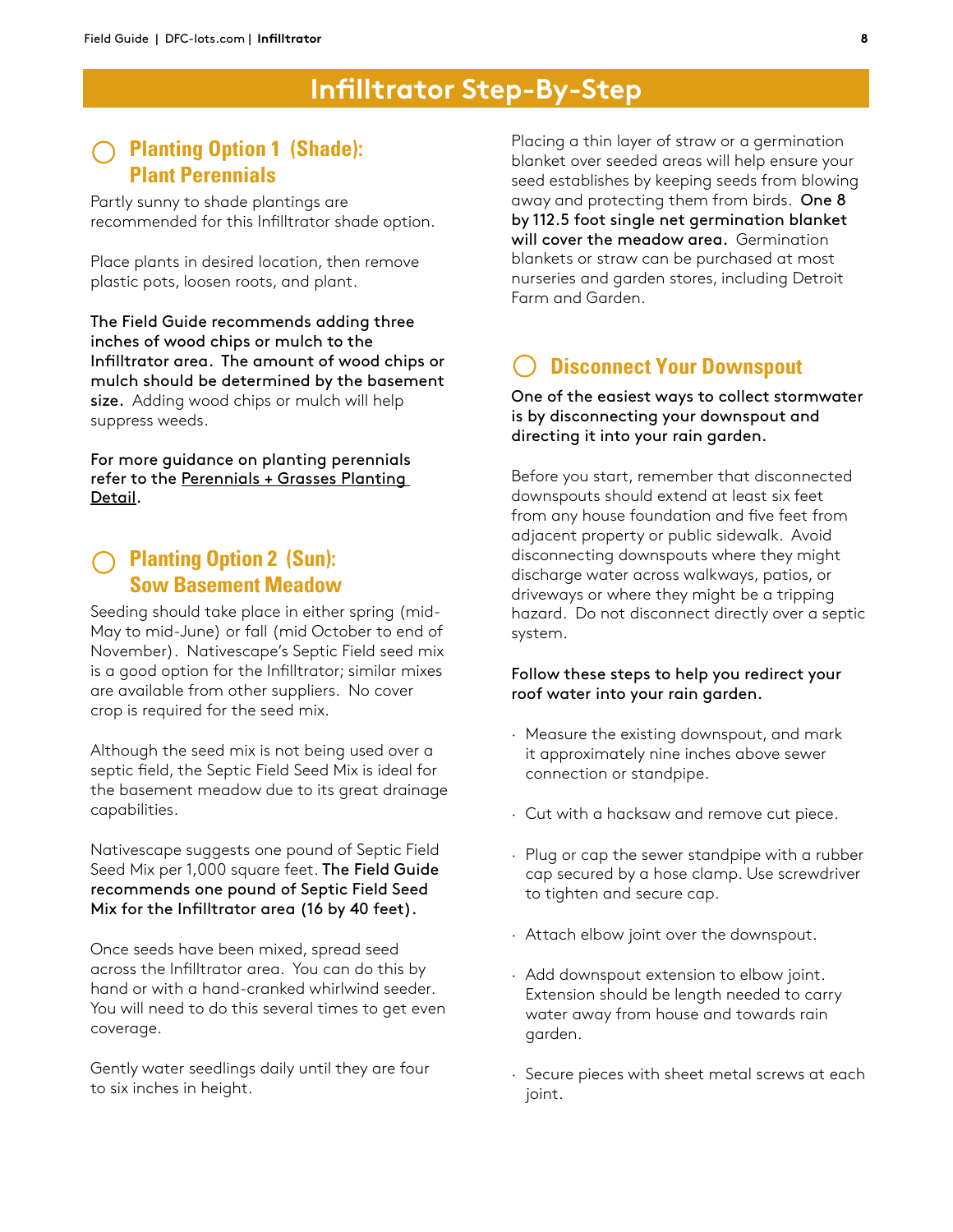· Use plastic or concrete splashblocks, rocks, flagstone, or boulders at the end of the downspout to control erosion of soil and plants in the rain garden from stormwater.

For more information, refer to DWSD's How to Disconnect a Downspout document.

#### **Maintain Your Lot Design**

Plants require care and maintenance to thrive. Both planting options (shade or sun) will require weeding and watering.

**Planting Option 1 (Shade):** Trees must be watered especially in the first year. Water weekly or as needed. The Field Guide recommends connecting with an arborist or taking a workshop on tree health and maintenance. The Greening of Detroit offers a great Citizen Forester program to interested residents.

Perennial plants will require watering and weeding until it becomes established.

**Planting Option 2 (Sun):** The meadow will require mowing in the first year. Cut your meadow back to four to six inches whenever it reaches above ten inches in height.

After the first year, it is recommended to continue weeding and to mow your meadow in late fall or early spring to keep the meadow at its best. It will take about three years for the meadow to fully establish.

Meadows are a work in progress. If you feel your meadow needs more color, it is okay to add additional plants, plugs, or seed mixes. Be creative and make it your own!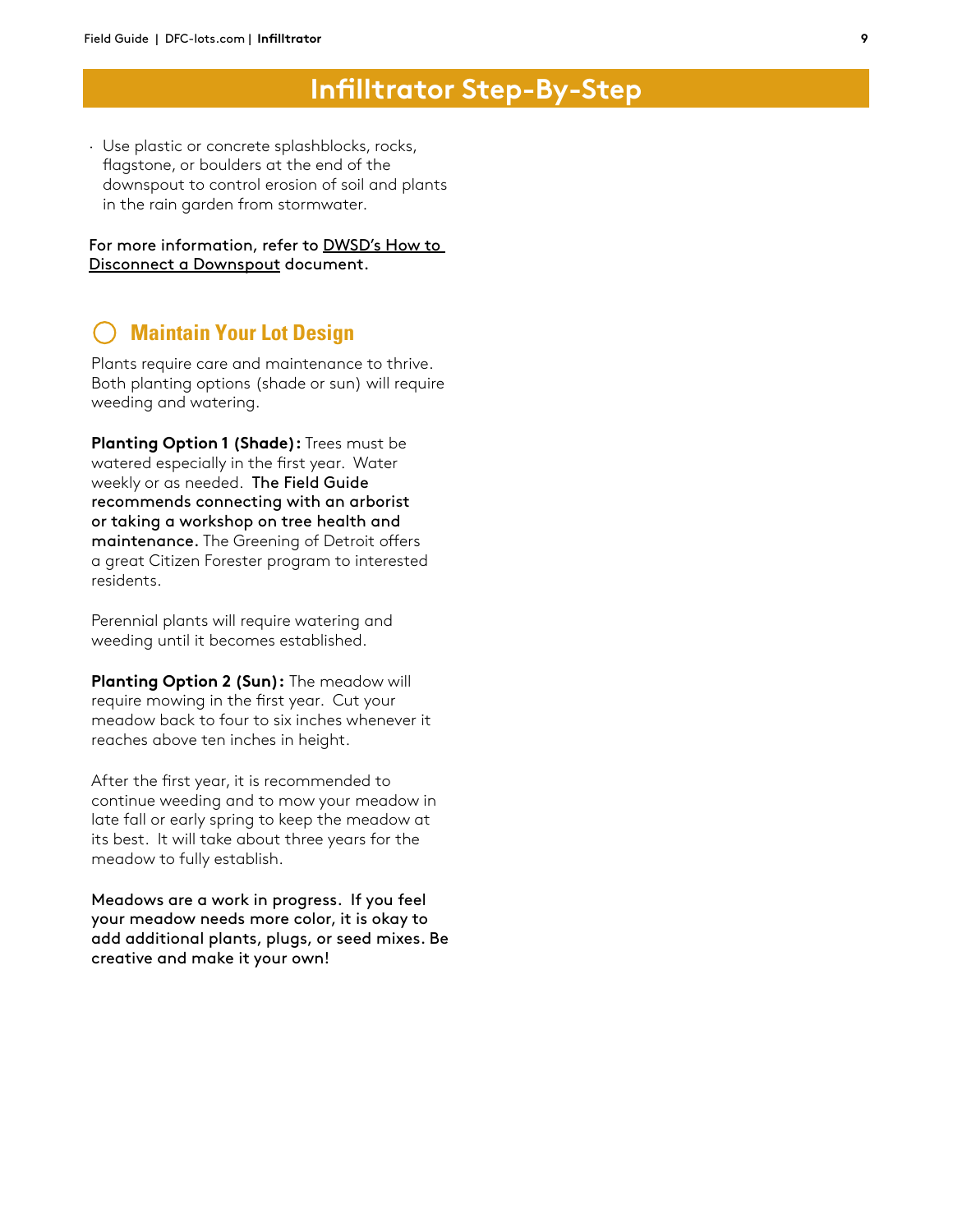#### **Sow Remaining Lot**

If you are seeking a lower maintenance alternative to a traditional lawn, the Field Guide recommends a fescue seed mix. If you follow the Infilltrator lot design you will need approximately 11 to 13 pounds of fescue seed mix for the remaining lot (2,360 square feet) and three 8 by 112.5 foot rolls of single net germination blankets.

This family of floppy grasses is drought-resistant and requires one cutting (in August or September) per year. Fescue can be established in full sun to shade and should be seeded in spring (mid-March to mid-May) or fall (August to September).

Soil should be prepared for seeding by scarifying, raking, or tilling the soil four to six inches deep to loosen any compaction, allowing for easier seed germination and better water infiltration. Apply seed mix to a damp lot.

Sow seed across the remaining lot by using a seed spreader or by hand. A seed rate of five pounds per 1,000 square feet is recommended. Gently water seedlings daily until they are four to six inches in height. Placing a thin layer of straw or a germination blanket over seeded areas will help ensure that your seed establishes by keeping seeds from blowing away and protecting them from birds. Germination blankets or straw can be purchased at most nurseries and garden stores.

Once established, grass will not require supplemental watering except during unusually dry periods. Eco-Turf Low Maintenance Fescue Mix is one recommended seed mix and can be purchased through the Michigan Wildflower Farm.

Other Field Guide lot designs can be used as groundcovers. Check out the web site for additional options and ideas.

**Next Level:** If you would like to bring additional color to your grass you can always plant bluebells, crocuses and/or daffodils to create a decorative show in spring. Bulbs should be planted in the fall.

For more guidance on bulb planting refer to the Bulb Planting Detail.

**Visit the Resources page on the Field Guide's web site (DFC-lots. com) to discover other vendors and places to buy plants.**

#### **Average Height of Plants**

 $\left( \mathbf{\Gamma} \right)$ 



Small Trees, Perennials, and Bulbs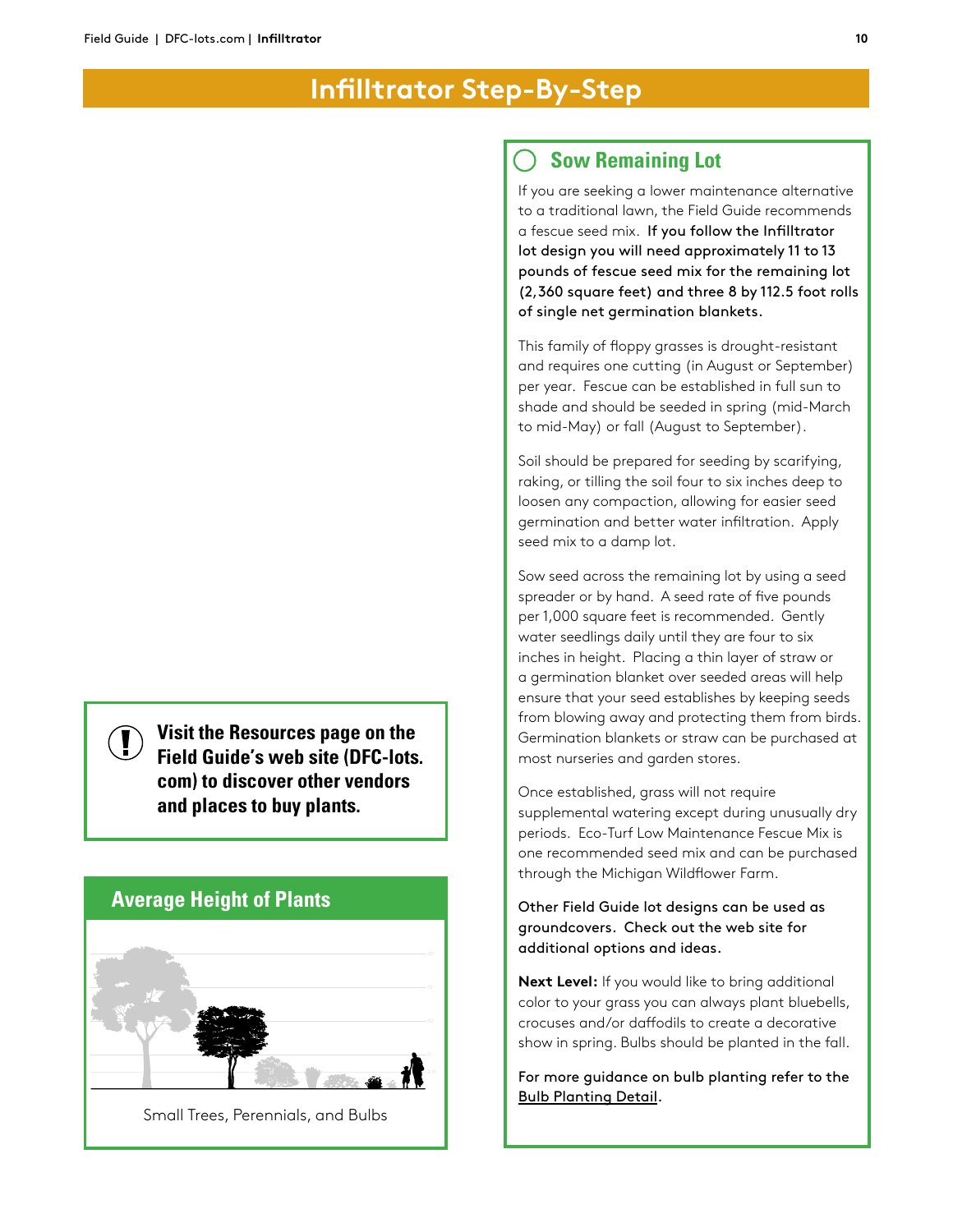# **Infilltrator Lot Design**

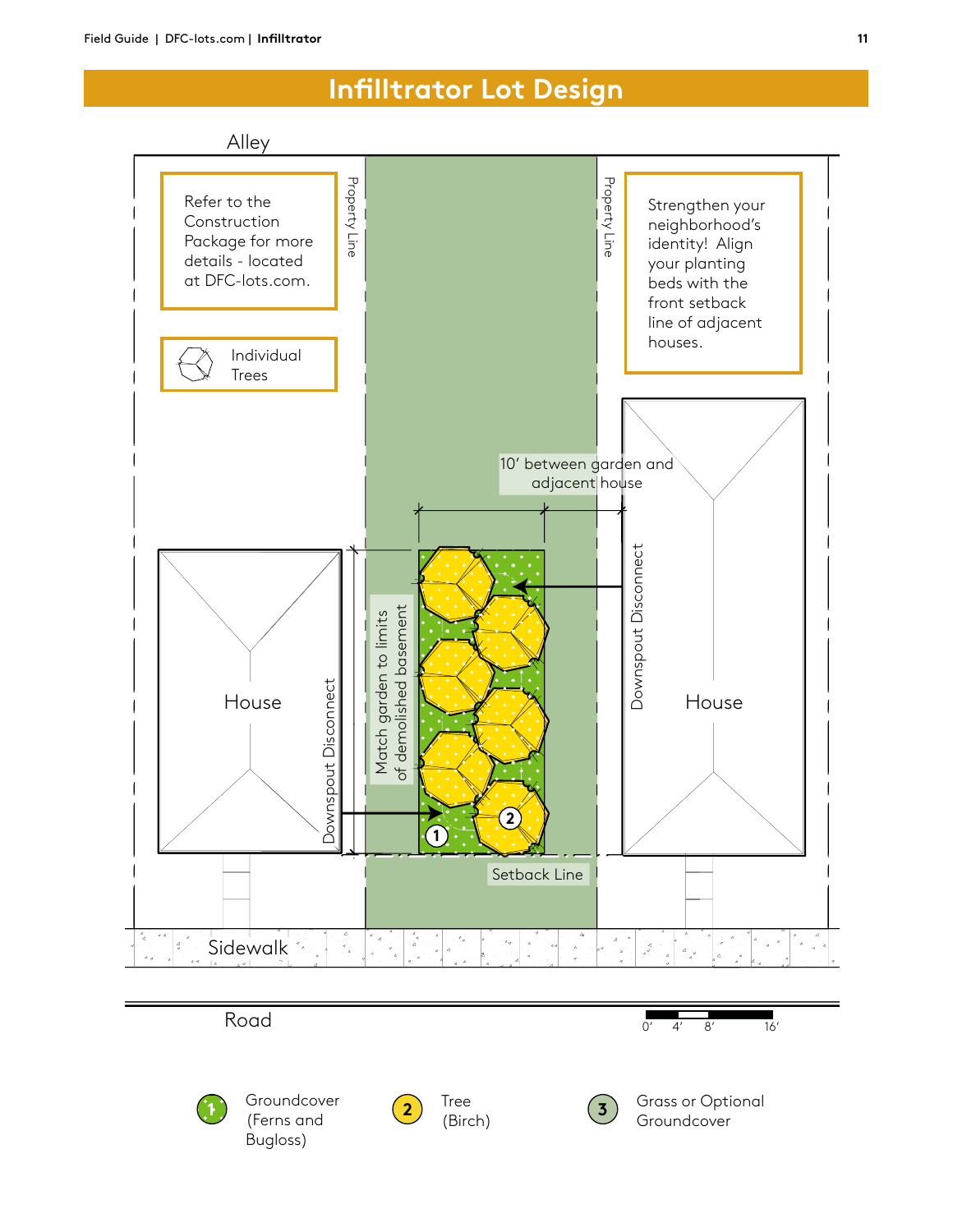# **Planting Option 1: Part Sun to Shade**



**Northern Maidenhair Fern1** *Adiantum pedatum* 18" Height x 24" Width Deciduous Fern Quantity: 750 plugs



**House 2019** *Athyrium filix-femina*  18" Height x 24" Width Deciduous Fern Quantity: 750 plugs



**Jack Frost Bugloss3**  *Brunnera macrophylla 'Jack Frost'* 18"Height x 18" Width Blooms May - June Quantity: 750 plugs



**Variegated Bugloss4**  Brunnera macrophylla 18"Height x 18" Width Blooms May - June Quantity: 750 plugs



Paper Birch<sup>5</sup> *Betula papyrifera+* 50' Height x 30' Width Quantity: 6 plots or B & B



#### **Key**



#### **Northern Maidenhair Ferns, Lady Fern, Jack Frost Bugloss & Variegated Bugloss**

(Space approximately five per square feet and mix evenly.)



#### **Paper Birch**

(Trees should be spaced approximately 10 to 15 feet apart.)

#### **Plant Sizes**



**Pots:** 1.5 inch diameter trees are available at commercial landscape supply stores in pots or balled and burlapped (B & B).



**Plugs:** Plants can be purchased in plug form or in pots. Plant one plug per square foot.

**Image Source**: 1) Zen Sutherland, "Northern Maidenhair Fern." 04 June 2005 via Flickr, CC BY-NC-SA 2.0; 2) Brewbooks, "Athyrium distentifolium americanum." 09 September 2012 via<br>Flickr, CC BY-SA 2.0; 3) A. Barra, "Brunner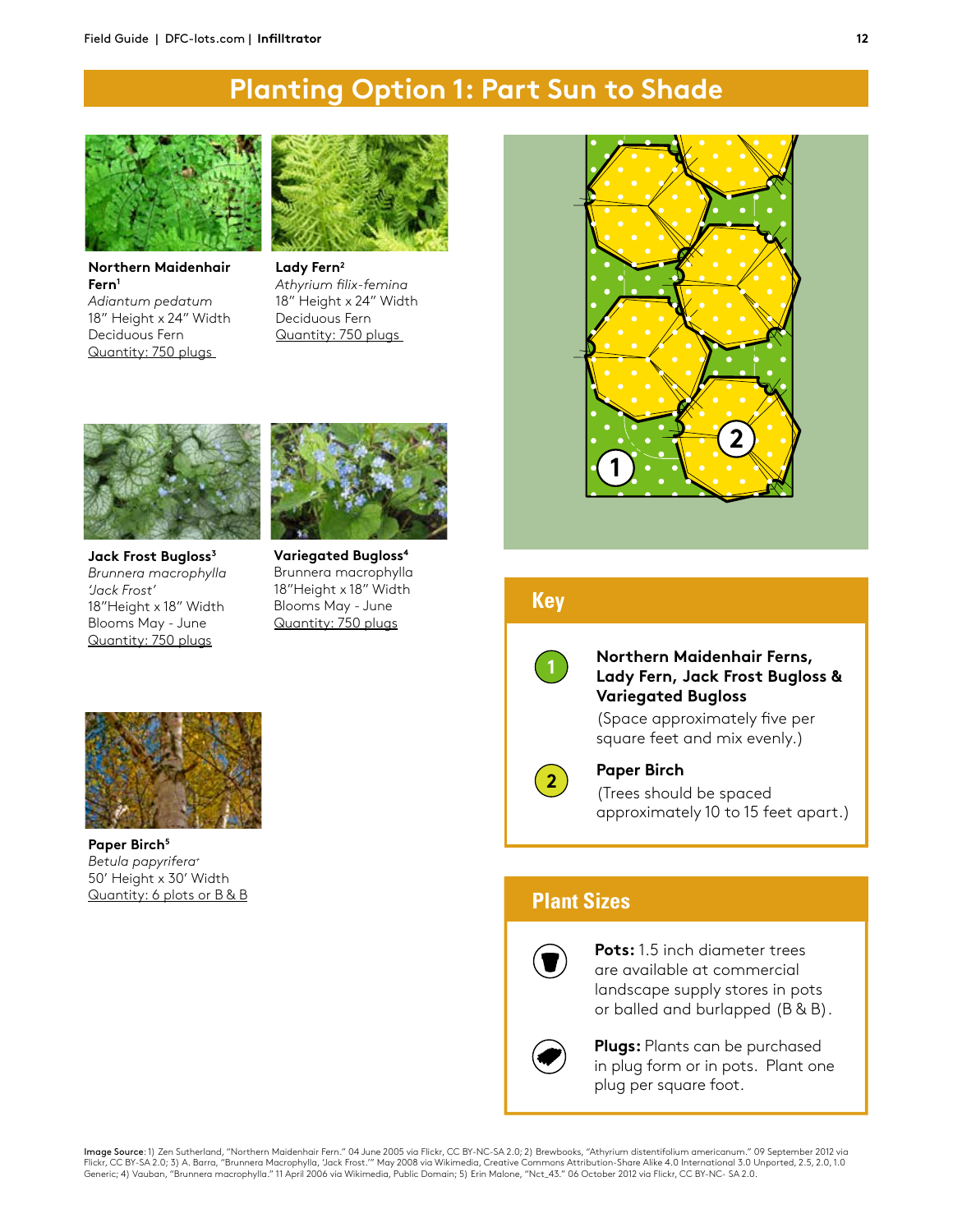# **Planting Option 2: Full Sun to Part Sun**

# **Septic Field Wildflower Mix**

One pound of Septic Field Seed Mix is recommended for the Infilltrator lot design.

You can buy these seeds premixed at Nativescape.

#### **Temporary Grasses (75% of Mix)**

**Seed Oats,** *Avena sattiva*

**Annual Rye,** *Lolium multiflorum*

## **Native Grasses (20% of Mix)**

**Sideoats Grama,** *Bouteloua curtipendula* **Junegrass,** *Koeleria macrantha*  **Little Bluestem,** *Schizachyrium scoparium* **Sand Dropseed,** *Sporobolus cryptandrus* **Prairie Dropseed,** *Sporobolus heterolepis*

## **Native Wildflowers (5% of Mix)**

**Butterfly Weed,** *Asclepias tuberosa* **Wormwood,** *Artemisia campestris*  **Lanceleaf Coreopsis,** *Coreopsis lanceolata* **Bee Balm,** *Monarda fistulosa* **Dotted Mint,** *Monarda punctata* **Roundhead Bushclover,** *Lespedeza capitata* **Rough Blazing Star,** *Liatris aspera*  **Wild Lupine,** *Lupinus perennis*  **White Beard Tongue,** *Penstemon digitalis* **Black-Eye Susan,** *Rudbeckia hirta* **Stiff Goldenrod,** *Solidago rigida*  **Showy Goldenrod,** *Solidago speciosa*  **Hoary Vervain,** *Verbena stricta*



## **Plant Sizes**



**Seeds:** All plants can be purchased in seed form.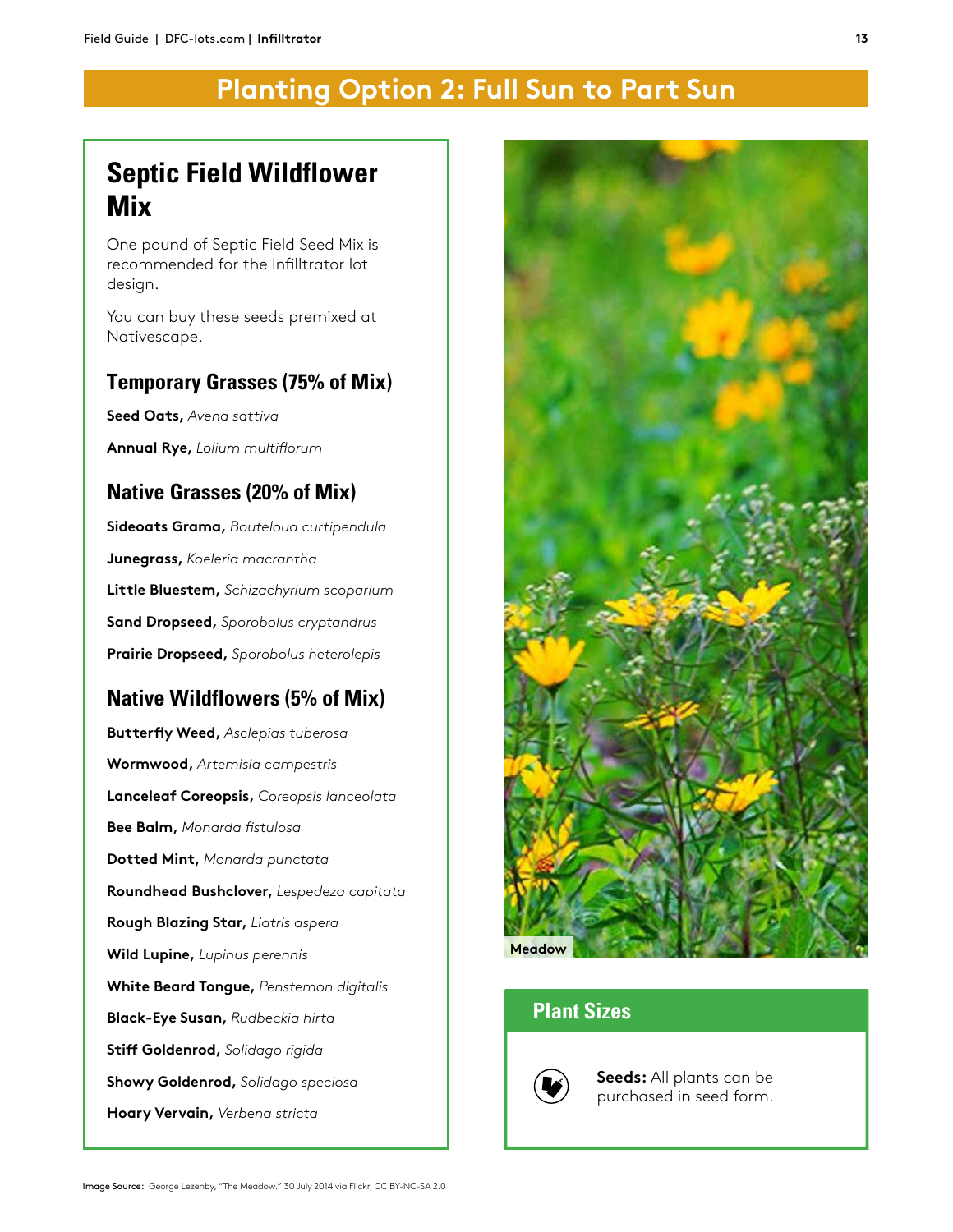## **Did You Know?**

## **Professionals Can Help!**

**The Field Guide to Working With Lots provides a Construction Package for each lot design. The Construction Package includes information and details required for a professional to construct this design. On the Field Guide web site, use the Construction Package link located near the top of this lot design page to download and print. Your selected professional will then be able to provide a cost estimate and schedule based on the condition of your lot and the design you select.**

# **Want to Hire Locally?**

**DFC-lots.com has a growing list of Detroit-based professionals and suppliers of landscape materials and services.**

**Still unsure of where to start?** 

**Call (313) 294-LOTS or email fieldguide@detroitfuturecity. com for assistance.**

#### **Helpful Facts**

- · Birch trees can grow to 40 to 50 feet in height.
- · Birch trees were used by Native Americans to make birch bark canoes.
- · Lanceleaf Coreposis is a Michigan native wildflower.
- · Although they look like normal plants, ferns reproduce using spores!
- · Septic Wildflower Mix can be used as an alternative seed mix for other lot designs. (Remember that the quantity of seed you will need changes with the size of the area you are planting!)

## **Planting Tips**

- · Inspect trees before purchasing to make sure they are healthy and wellformed. This will help you select trees that are likely to survive.
- · Do not plant trees under overhead wires.
- · Water trees during planting and as needed.
- · If mulching around trees, do not place too close (less than three inches) from tree trunk. This will help keep the tree free of disease.
- · Birch trees have very shallow root systems, making them sensitive to heating of soil. Ferns and bugloss planting should help with this; however, be sure to monitor birch trees and water if it is a hot summer.
- · Birch trees grow well in full or partial sunshine.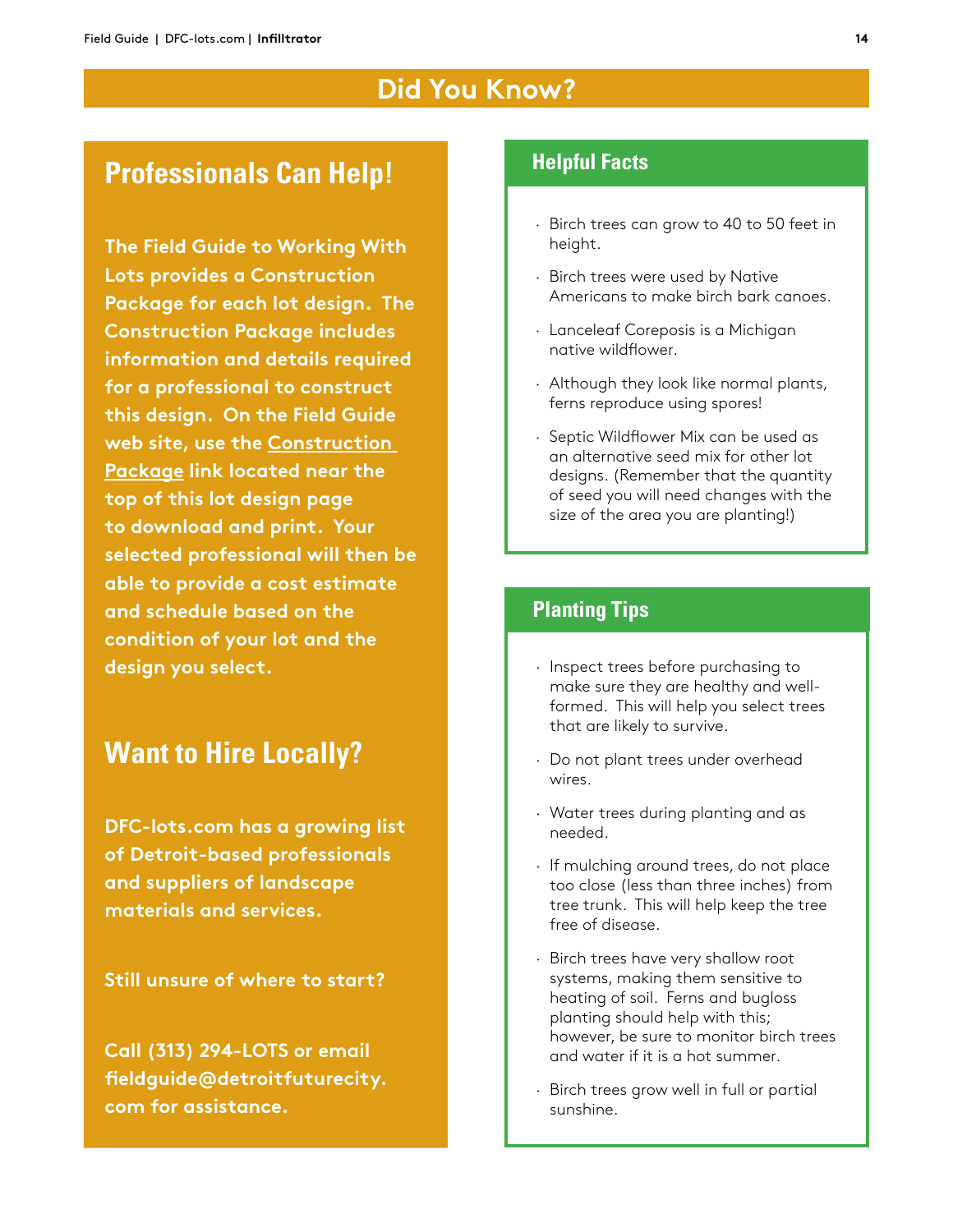# **Draw Your Lot**

<u>tek sebagai bahan bahan dapat pendadan bahan dan bahan dapat bahan dapat pendada dapat bahan bahan dapat p</u>